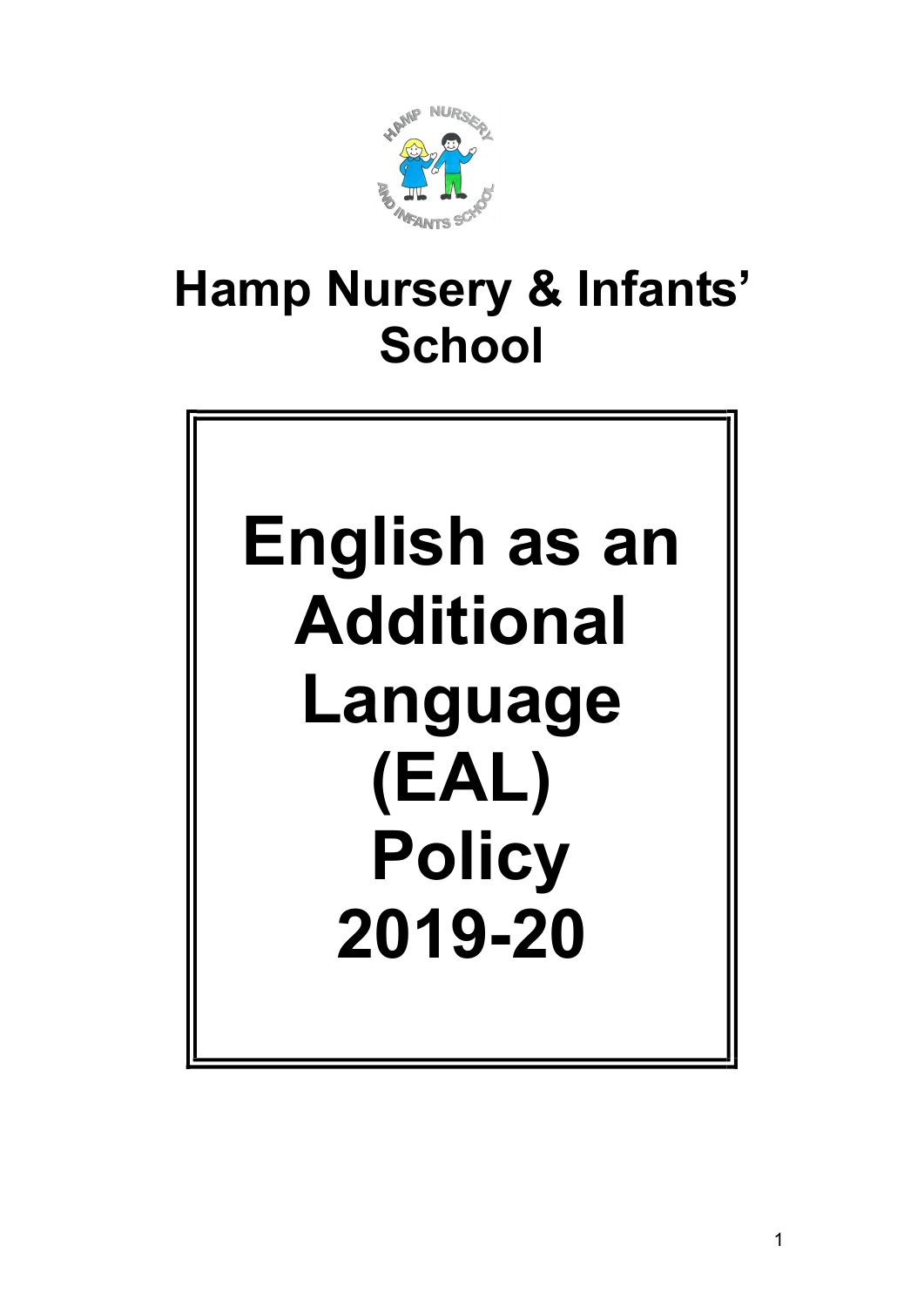# English as an Additional Language Policy

## Statement of Aims

This school is committed to making appropriate provision of teaching and resources for pupils for whom English is an additional language and for raising the achievement of minority ethnic pupils who are at risk from underachievement. The school will identify individual pupil's needs, recognise the skills they bring to school and ensure equality of access to the curriculum.

Ours aims are that all EAL pupils:

- Use English confidently and competently
- Use English as a means of learning across the curriculum
- Where appropriate, make use of their knowledge of other languages
- Join a welcoming school.
- See that their culture and language is valued.
- Access all other areas of the curriculum, fully making progress and reaching their potential.

#### Key Principles for Additional Language Acquisition

- Language develops best when used in purposeful contexts across the curriculum.
- Effective use of language is crucial to the teaching and learning of every subject.
- The language demands of learning tasks need to be identified and planned for, with attention both to initial access and to extension.
- Access to learning requires attention to words and meanings embodied in each curriculum area. Meanings and understandings cannot always be assumed but need to be explored.
- Teachers have a crucial role in modelling uses of language.
- The focus and use of additional support time are best seen as an integral part of curriculum and lesson planning.
- All pupils have entitlement to the National Curriculum.
- A distinction is made between EAL and Special Educational Needs.
- Language is central to our identity. Therefore, teachers need to be aware of the importance of pupils' home languages and to build on their existing knowledge and skills.
- Many concepts and skills depend on and benefit from well-developed home language and literacy in home language enhances subsequent acquisition of EAL.
- All languages, dialects, accents and cultures are equally valued.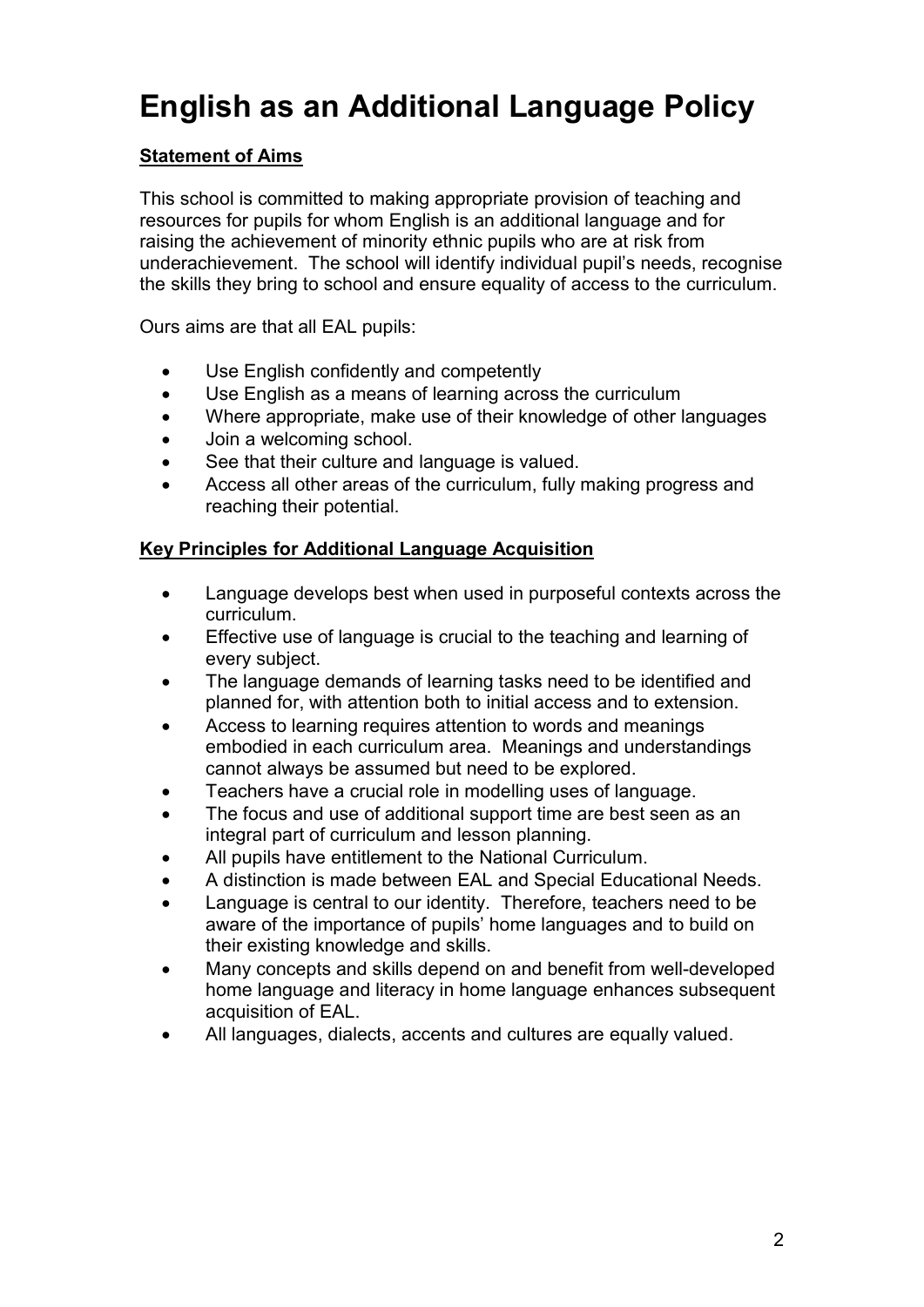### Teaching and Learning

Planning and Differentiation:

Plans will identify the demands of the National Curriculum and Early Years Foundation Stage Guidance and provide differentiated opportunities matched to individual EAL pupils' needs.

Key features of language, which are necessary for effective participation, are identified. These might be key words, certain patterns of grammar, and uses of language or forms of text.

Classroom activities have clear learning objectives and appropriate support and resources are deployed to ensure that pupils are able to participate in lessons. Staff, regularly, review groupings and setting arrangements to ensure that EAL learners have access to strong English language peer models.

#### **Strategies**

Staff use support strategies to ensure curriculum access:

- Collaborative group work
- Enhanced opportunities for speaking and listening
- **Effective role models of speaking, reading and writing**
- Additional verbal support-repetition, alternative phrasing, peer support
- Additional visual support, e.g. posters, objects, non-verbal clues, pictures, demonstration, use of gesture, sign, STC etc.
- Bilingual resources, e.g. dictionaries, websites, bilingual staff/pupils, texts, key word lists.
- Opportunities for role play
- Pupils receive regular feedback from staff
- Opportunities are taken to focus on the cultural knowledge explicit or implicit in texts
- Where possible, learning progression moves from concrete to abstract.
- Liaise with Ethnic Minority Achievement and Traveller Education Service - EMA/TES and Advisors if further support is required.

#### Planning, Monitoring and Evaluation

Information is gathered about:

.

- the pupils' linguistic background and competence in other languages
- the pupils' previous educational and schooling experience
- the pupils' family and biographical background

The pupils' proficiency in English is assessed with reference to 'The EAL Skills Framework –A Progress Guide for Teachers and Students' and with reference to the National Curriculum/ Early Years Foundation Stage Profile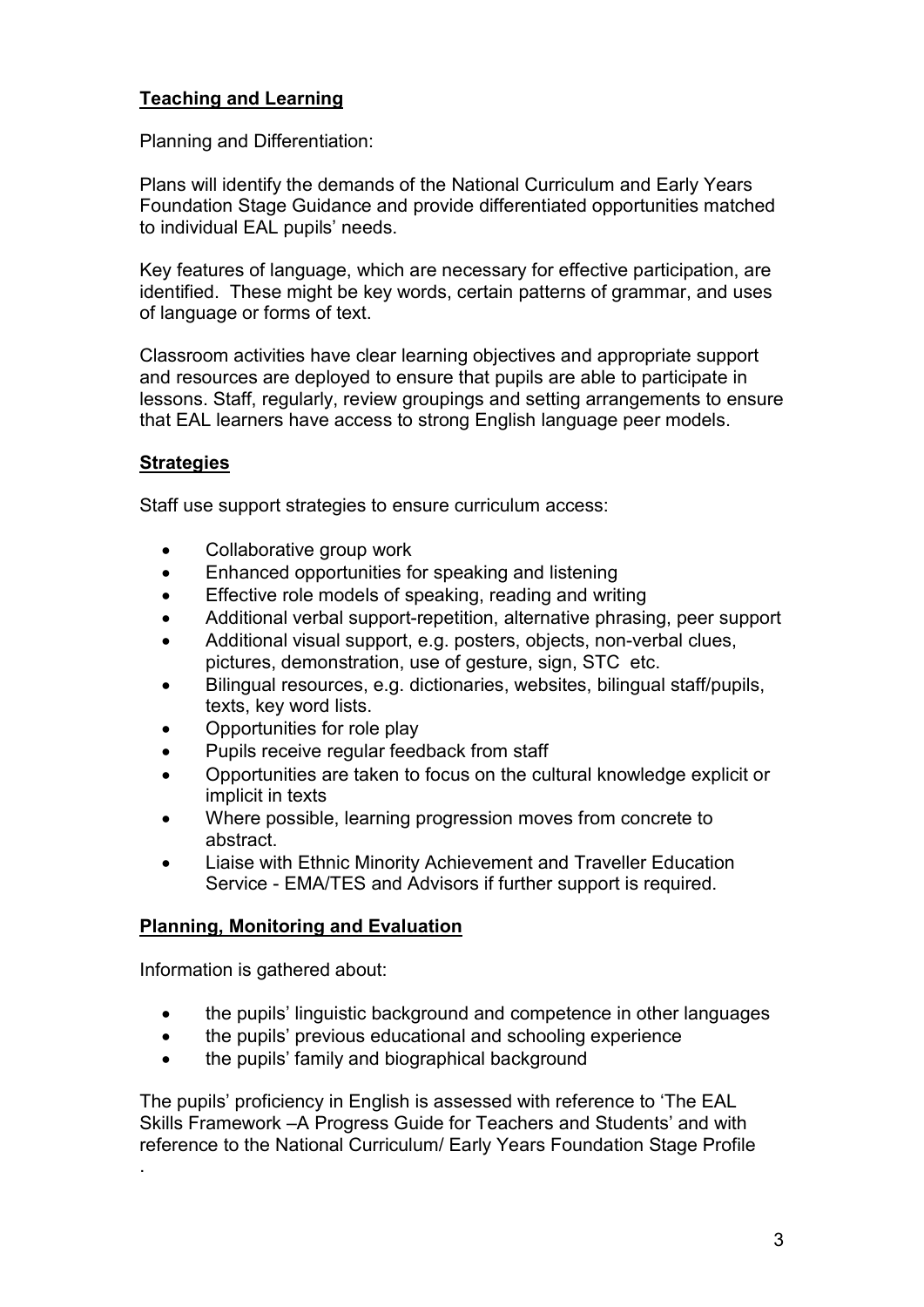Pupils are assessed at half-termly intervals. Proficiency codes from 'The EAL Skills Framework' are also recorded in each school census.

Staff regularly observe, assess and record information about pupils' developing use of language.

Whilst account is taken of EAL development, the school aims to set appropriate and challenging targets for individual pupils. These targets are reviewed on a regular basis.

#### Special Educational Needs and Gifted and Talented Pupils

The school recognises that most EAL pupils needing additional support do not necessarily have SEN needs. However, should SEN needs be identified during assessment; EAL pupils will have equal access to school SEN provision.

Similarly, the school recognises that there may be EAL pupils who are gifted and talented even though they may not be fully fluent in English.

#### Assessment and Record Keeping

Staff have regular liaison to discuss pupil progress, needs and targets. EAL children are assessed on the 'The EAL Skills Framework' ;EYFS Pathways and KS1 Assessments at half-termly intervals alongside their peers.

The school analyses EAL/Minority Ethnic pupil achievement and regularly evaluates the effectiveness of additional support provided in terms of pupil progress.

#### Ethnic Minority Achievement and Traveller Education Service – EMA/TES

All new EAL pupils are referred, with parental consent to the EMA/TES service. This is necessary to allow for any future support from the service. EMA/TES can provide support with assessment on request. (This is funding dependent.)

EAL pupils with refugee status may also qualify for additional support from the EMA/TES service.

Support for Traveller pupils is also available from EMA/TES.

#### **Resources**

Displays and resources reflect linguistic and cultural diversity

A range of resources are used to support pupils' linguistic development, e.g. games, visual materials, key word lists, bilingual dictionaries, computer software and appropriate differentiated activities.